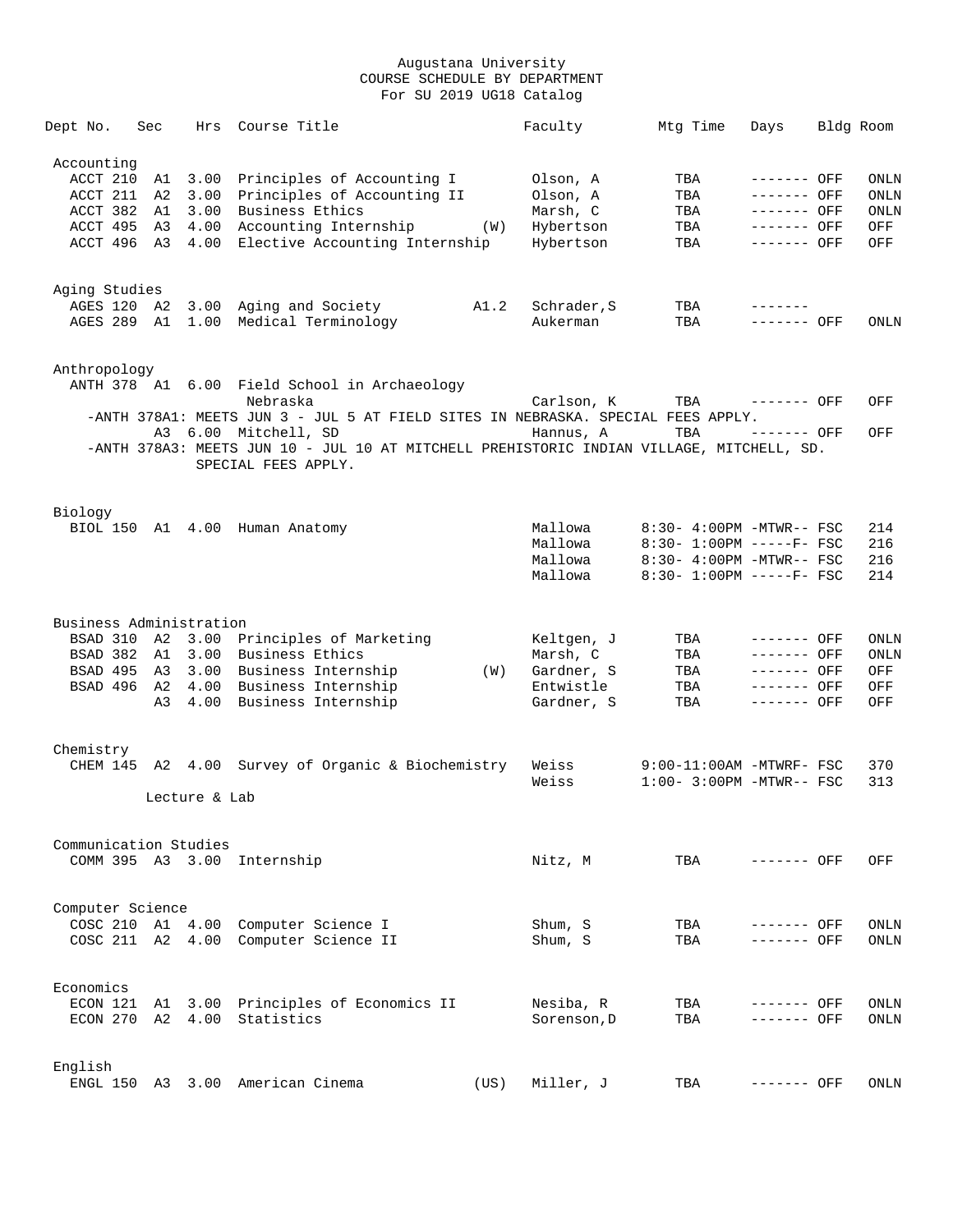| Dept No.                | Sec            | Hrs     | Course Title                                         |       | Faculty                | Mtg Time                 | Days        | Bldg Room |
|-------------------------|----------------|---------|------------------------------------------------------|-------|------------------------|--------------------------|-------------|-----------|
| Exercise Science        |                |         |                                                      |       |                        |                          |             |           |
| EXSC 395 A3 4.00        |                |         | Internship                                           |       |                        |                          |             |           |
|                         |                |         | Fitness                                              |       | Barkley, S             | TBA                      | ------- OFF | OFF       |
|                         |                |         | -EXSC 395: NEED PERMISSION OF INSTRUCTOR.            |       |                        |                          |             |           |
| General Studies         |                |         |                                                      |       |                        |                          |             |           |
| GENL 099                | Е              | 4.00    | Consortium                                           |       |                        |                          |             |           |
| GENL 105                | A3             | 4.00    | John Hopkins University<br>Off Campus Study Programs |       | Krueger, J             | TBA                      | ------- OFF | OFF       |
|                         |                |         | AIFS in Buenos Aires, Summer Prg                     |       | Iverson                | TBA                      | ------- OFF | SEM       |
|                         | B3             | 4.00    | AIFS Study Abroad Athens, Summer                     |       | Iverson                | TBA                      | ------- OFF | SEM       |
|                         | C <sub>3</sub> | 4.00    | CISabroad Summer in Greece                           |       | Iverson                | TBA                      | ------- OFF | SEM       |
|                         | D3             | 7.50    | Peace Scholars Program                               |       | Iverson                | TBA                      | ------- OFF | SEM       |
|                         | E3             |         | 6.00 CGEE: Span Lang & Culture                       |       | Iverson                | TBA                      | ------- OFF | SEM       |
|                         | F3             | 4.00    | GPR Appl and Roman Villa                             |       | Iverson                | TBA                      | ------- OFF | SEM       |
|                         | G3             | 4.00    | Maximo Nivel, Cuzco, PERU                            |       | Iverson                | TBA                      | ------- OFF | SEM       |
|                         | H3             | 7.00    | SIT Public Health in Kenya                           |       | Iverson                | TBA                      | ------- OFF | SEM       |
|                         |                |         |                                                      |       |                        |                          |             |           |
| Government/Intl Affairs |                |         |                                                      |       |                        |                          |             |           |
| GOVT 110 A1             |                | 3.00    | Intro to Government                                  | (SS)  | Johnson, Jl            | TBA                      | ------- OFF | ONLN      |
|                         | A2             | 3.00    | Intro to Government                                  | (SS)  | Golemboski             | TBA                      | ------- OFF | ONLN      |
| GOVT 200                | A2             | 3.00    | American Government                                  | (US)  | Wanless, E             | TBA                      | ------- OFF | ONLN      |
| History                 |                |         |                                                      |       |                        |                          |             |           |
|                         |                |         | HIST 121 A1 3.00 American Exper. Since 1877 (US)     |       | Amundson               | TBA                      | ------- OFF | ONLN      |
|                         |                |         |                                                      |       |                        |                          |             |           |
| Health                  |                |         | HLTH 242 A1 2.00 Personal Health                     | (WB2) | VanLaecken             | TBA                      | ------- OFF | ONLN      |
|                         |                |         |                                                      |       |                        |                          |             |           |
| Mathematics             |                |         |                                                      |       |                        |                          |             |           |
| MATH 151 A1             |                | 4.00    | Calculus I                                           | (MT)  | Erickson, L            | TBA                      | ------- OFF | ONLN      |
| MATH 152                | A2             | 4.00    | Calculus II                                          |       | Erickson, L            | TBA                      | ------- OFF | ONLN      |
| Media Studies           |                |         |                                                      |       |                        |                          |             |           |
|                         |                |         | MDST 395 A3 4.00 Internship                          |       | Nitz, M                | TBA                      | ------- OFF | OFF       |
| Music                   |                |         |                                                      |       |                        |                          |             |           |
|                         |                |         | MUSI 110 A1 3.00 The Understanding of Music          | (A)   | Andrews, R             | TBA                      | ------- OFF | ONLN      |
|                         |                |         |                                                      |       |                        |                          |             |           |
| Native American Studies |                |         |                                                      |       |                        |                          |             |           |
|                         |                |         | NAST 320 A1 3.00 Native American Social Sys (NW)     |       | Swart, W               | TBA                      | ------- OFF | ONLN      |
| Nursing                 |                |         |                                                      |       |                        |                          |             |           |
| <b>NURS 228</b>         |                | A3 3.00 | Pathophysiology                                      |       | Mueller, A             | TBA                      | ------- OFF | ONLN      |
| NURS 410                | A1             | 3.00    | Maternal & Reproductive Hlth Nur                     |       | Gierach<br>Kruse       | 8:00- 5:00PM ---WRF- FSC |             | 270       |
| NURS 410X A1            |                | 0.00    | Mat & Reprod Hlth Nurs Clinical                      |       | Linton                 | 6:30- 2:00PM -MT---- OFF |             | OFF       |
|                         | B1             |         | 0.00 Mat & Reprod Hlth Nurs Clinical                 |       | Johnson, H             | 6:30- 2:00PM -MT---- OFF |             | OFF       |
|                         | C1             | 0.00    | Mat & Reprod Hlth Nurs Clinical                      |       | Otkin                  | 6:30- 2:00PM -MT---- OFF |             | OFF       |
| NURS 451 A2             |                | 3.00    | Leadership in Prof Nursing                           |       | Serfling               | TBA                      | ------- OFF | ONLN      |
|                         |                |         |                                                      |       | Waltman, P             |                          |             |           |
| NURS 495 A2 3.00        |                |         | Internship                                           |       | Serfling<br>Waltman, P | TBA                      | ------- OFF | OFF       |
|                         |                |         |                                                      |       |                        |                          |             |           |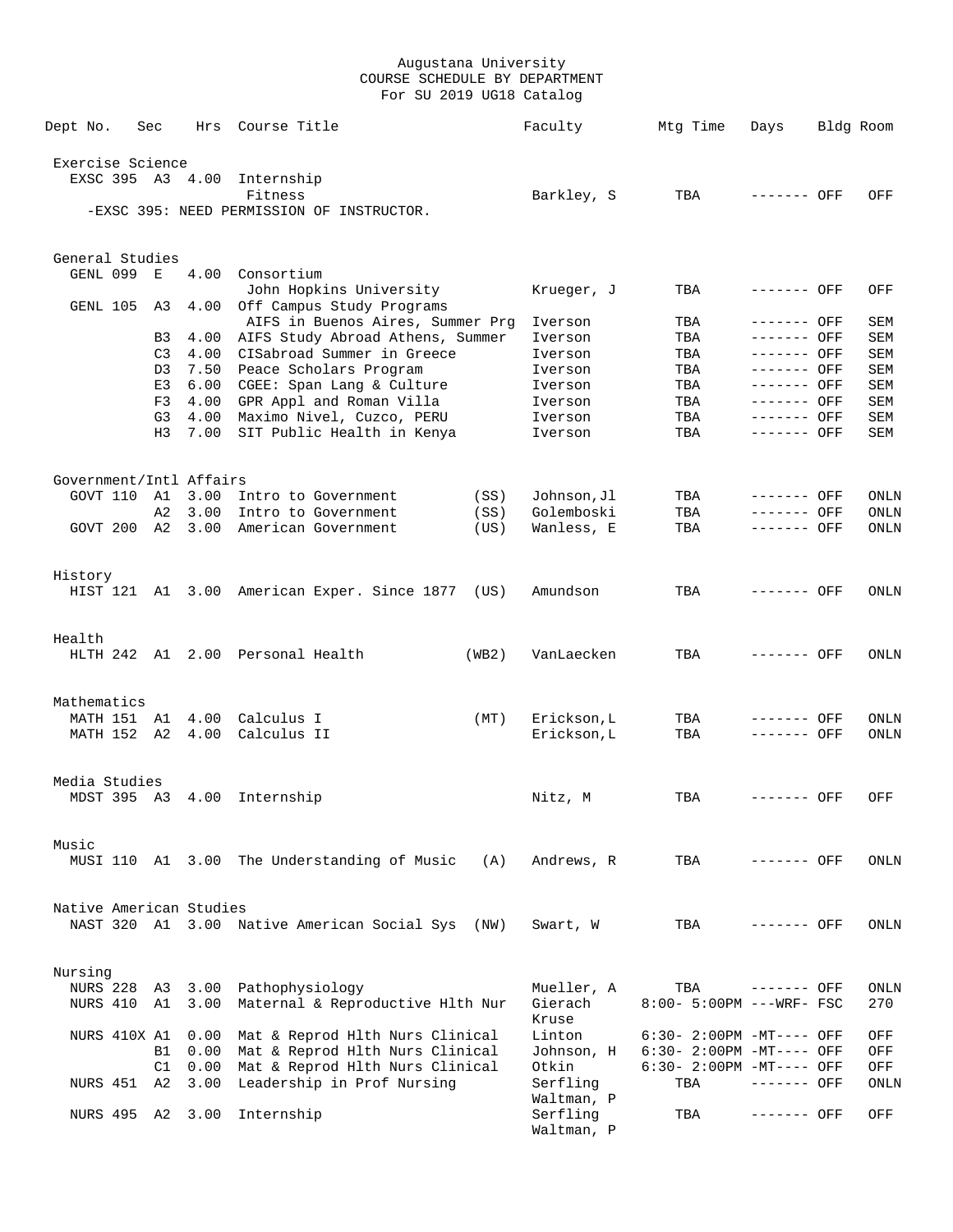| Dept No.           | Sec |                  | Hrs Course Title                                   |      | Faculty     | Mtg Time | Days         | Bldg Room |             |
|--------------------|-----|------------------|----------------------------------------------------|------|-------------|----------|--------------|-----------|-------------|
| Physical Education |     |                  |                                                    |      |             |          |              |           |             |
| PE 395             |     | A3 4.00          | Internship                                         |      |             |          |              |           |             |
|                    |     |                  | Coaching                                           |      | Chambers    | TBA      | ------- OFF  |           | OFF         |
|                    |     |                  | -PE 395: NEED PERMISSION OF INSTRUCTOR.            |      |             |          |              |           |             |
|                    |     | B3 4.00          | Sport Management I                                 |      | Pierson, D  | TBA      | $------$ OFF |           | OFF         |
|                    |     |                  | -PE 395: NEED PERMISSION OF INSTRUCTOR.            |      |             |          |              |           |             |
| PE 495             |     |                  | A3 4.00 Internship                                 |      |             |          |              |           |             |
|                    |     |                  | Sport Management II                                |      | Pierson, D  | TBA      | ------- OFF  |           | OFF         |
|                    |     |                  | -PE 495: NEED PERMISSION OF INSTRUCTOR.            |      |             |          |              |           |             |
|                    |     |                  |                                                    |      |             |          |              |           |             |
|                    |     |                  |                                                    |      |             |          |              |           |             |
| Psychology         |     |                  |                                                    |      |             |          |              |           |             |
| PSYC 270           |     | A2 4.00          | Statistics                                         |      | Sorenson, D | TBA      | ------- OFF  |           | ONLN        |
|                    |     | PSYC 391 A3 4.00 | Practicum                                          |      | Jeppsen     | TBA      | $------$ OFF |           | OFF         |
|                    |     |                  |                                                    |      |             |          |              |           |             |
| Religion           |     |                  |                                                    |      |             |          |              |           |             |
| RELI 110           |     |                  | Al 3.00 Exploring Christian Faith                  | (CT) | Bowman, R   | TBA      | ------- OFF  |           | <b>ONLN</b> |
|                    | B1  |                  | 3.00 Exploring Christian Faith                     | (CT) | Swanstrom   | TBA      | $------$ OFF |           | <b>ONLN</b> |
|                    |     |                  | RELI 212 A2 3.00 Lessons in Living:                | (RT) | Bowman, R   | TBA      | $------$ OFF |           | ONLN        |
|                    |     |                  | Biblical & Contemp Refl on Wisdo                   |      |             |          |              |           |             |
|                    |     |                  | RELI 216 A1 3.00 God: The Problem & Promise        | (RT) | Bowman, R   | TBA      | $------$ OFF |           | <b>ONLN</b> |
|                    |     |                  |                                                    |      |             |          |              |           |             |
|                    |     |                  |                                                    |      |             |          |              |           |             |
| Sociology          |     |                  |                                                    |      |             |          |              |           |             |
| SOCI 110           |     |                  | A1 3.00 Contemporary Society                       | (SS) | Bunger      | TBA      | ------- OFF  |           | <b>ONLN</b> |
| SOCI 320           | A1  | 3.00             | Native American Social Sys                         | (NW) | Swart, W    | TBA      | ------- OFF  |           | <b>ONLN</b> |
|                    |     |                  |                                                    |      |             |          |              |           |             |
|                    |     |                  |                                                    |      |             |          |              |           |             |
| Special Education  |     |                  |                                                    |      |             |          |              |           |             |
|                    |     |                  | SPED 280 S3 3.00 Practicum: Chd & Yth with Disabil |      | Cook, K     | TBA      | ------- OFF  |           | OFF         |

## **GRADUATE COURSES**

| Accounting<br>ACCT 695 | A3               | 3.00 | Accounting Internship            | Hybertson   | TBA | --------     | OFF | OFF         |
|------------------------|------------------|------|----------------------------------|-------------|-----|--------------|-----|-------------|
| Communication Studies  |                  |      |                                  |             |     |              |     |             |
| COMM 650               | A1               | 3.00 | Leadership and Decision-Making   | Bart, H     | TBA | ------- OFF  |     | <b>ONLN</b> |
|                        | A <sub>2</sub>   | 3.00 | Leadership and Decision-Making   | Bart, H     | TBA | ------- OFF  |     | ONLN        |
| Education              |                  |      |                                  |             |     |              |     |             |
| EDUC 559               | E                | 2.00 | Workshop:                        |             |     |              |     |             |
|                        |                  |      | Love & Logic & the Teen World    | RCSchool    | TBA | ------- OFF  |     | OFF         |
| EDUC 600               | $\mathbb{A}$     | 3.00 | Intro to Graduate Research       | Daily, L    | TBA | ------- OFF  |     | <b>ONLN</b> |
|                        | <sub>R</sub>     | 3.00 | Intro to Graduate Research       | Brunick     | TBA | ------- OFF  |     | ONLN        |
|                        | F                | 3.00 | Intro to Graduate Research       | Syed        | TBA | ------- OFF  |     | <b>ONLN</b> |
|                        | G                | 3.00 | Intro to Graduate Research       | Syed        | TBA | ------- OFF  |     | ONLN        |
| EDUC 601               | $\mathbb{A}$     | 3.00 | History/Philosophy of Education  | Hennard     | TBA | ------- OFF  |     | ONLN        |
|                        | <sub>R</sub>     | 3.00 | History/Philosophy of Education  | Hennard     | TBA | ------- OFF  |     | ONLN        |
| EDUC 607               | A                | 3.00 | Foundations & Princ of Curriculm | Andrews, SE | TBA | ------- OFF  |     | <b>ONLN</b> |
|                        | B                | 3.00 | Foundations & Princ of Curriculm | Andrews, SE | TBA | ------- OFF  |     | ONLN        |
|                        | C                | 3.00 | Foundations & Princ of Curriculm | Cook, K     | TBA | ------- OFF  |     | ONLN        |
|                        | $\mathcal{D}$    | 3.00 | Foundations & Princ of Curriculm | Cook, K     | TBA | ------- OFF  |     | <b>ONLN</b> |
|                        | Е.               | 3.00 | Foundations & Princ of Curriculm |             | TBA | ------- OFF  |     | <b>ONLN</b> |
| EDUC 610               | $\triangleright$ | 3.00 | Issues in Education              | Sackreiter  | TBA | $------$ OFF |     | ONLN        |
|                        | B                | 3.00 | Issues in Education              | Sackreiter  | TBA | ------- OFF  |     | <b>ONLN</b> |
|                        | C                | 3.00 | Issues in Education              | Manning     | TBA | ------- OFF  |     | ONLN        |
|                        | <sup>D</sup>     | 3.00 | Issues in Education              | Manning     | TBA | ------- OFF  |     | <b>ONLN</b> |